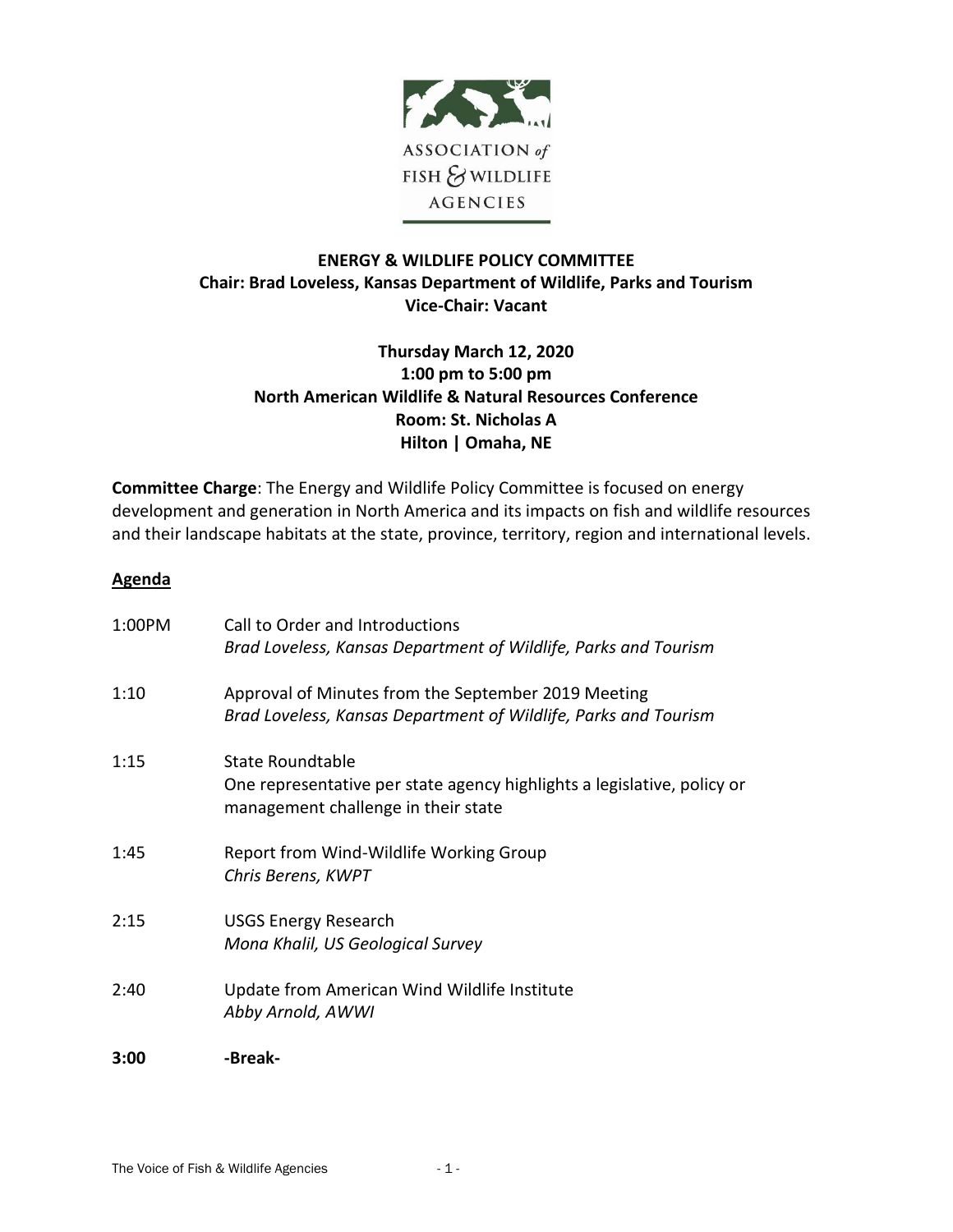| 3:15   | Efficacy of Land-based Wind Energy Guidelines (WEGs)-Four perspectives*   |
|--------|---------------------------------------------------------------------------|
|        | Greg Link-North Dakota Game and Fish Department (10 min)                  |
|        | Gary Frazer-USFWS (10 min)<br>$\bullet$                                   |
|        | Nathan Cummins-The Nature Conservancy (10 min)<br>$\bullet$               |
|        | Michael Speerschneider-American Wind Energy Association (10 min)          |
|        | Discussion: What does the future hold for the WEGs? (20 min)              |
|        | * The executive summary of the WEGs is appended to the end of the agenda. |
| 4:15   | Update from American Bird Conservancy                                     |
|        | Joel Merriman, ABC                                                        |
| 4:30   | Wind Industry Engagement on Siting                                        |
|        | Michael Speerschneider, American Wind Energy Association                  |
| 4:45   | Bats and Wind Energy                                                      |
|        | Joy Page, Defenders of Wildlife                                           |
|        |                                                                           |
| 5:00PM | Adjourn                                                                   |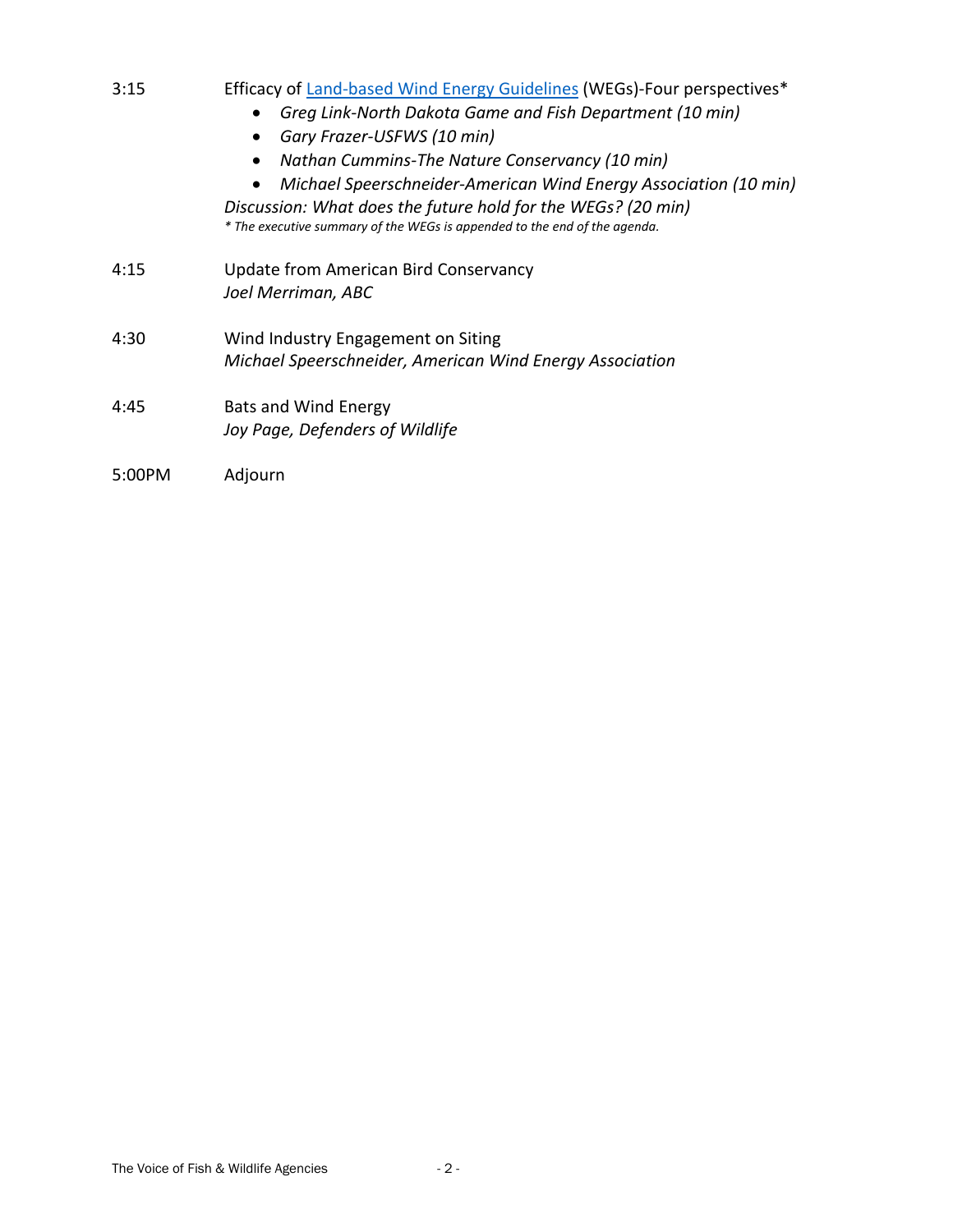

# **Executive Summary**

As the Nation shifts to renewable energy production to supplant the need for carbon-based fuel, wind energy will be an important source of power. As wind energy production increases, both developers and wildlife agencies have recognized the need for a system to evaluate and address the potential negative impacts of wind energy projects on species of concern. These voluntary Guidelines provide a structured. scientific process for addressing wildlife conservation concerns at all stages of land-based wind energy development. They also promote effective communication among wind energy developers and federal, state, and local conservation agencies and tribes. When used in concert with appropriate regulatory tools, the Guidelines form the best practical approach for conserving species of concern. The Guidelines have been developed by the Interior Department's U.S. Fish and Wildlife Service (Service) working with the Wind Turbine Guidelines Advisory Committee. They replace interim voluntary guidance published by the Service in 2003.

The Guidelines discuss various risks to "species of concern" from wind energy projects, including collisions with wind turbines and associated infrastructure; loss and degradation of habitat from turbines and infrastructure; fragmentation of large habitat blocks into smaller segments that may not support sensitive species; displacement and behavioral changes; and indirect effects such as increased predator populations or introduction of invasive plants. The Guidelines assist developers in identifying species of concern that may potentially be affected by their proposed project, including migratory birds; bats; bald and

golden eagles and other birds of prey; prairie and sage grouse; and listed, proposed, or candidate endangered and threatened species. Wind energy development in some areas may be precluded by federal law; other areas may be inappropriate for development because they have been recognized as having high wildlife value based on their ecological rarity and intactness

The Guidelines use a "tiered approach" for assessing potential adverse effects to species of concern and their habitats. The tiered approach is an iterative decisionmaking process for collecting information in increasing detail; quantifying the possible risks of proposed wind energy projects to species of concern and their habitats; and evaluating those risks to make siting, construction, and operation decisions. During the pre-construction tiers (Tiers 1, 2, and 3), developers are working to identify, avoid and minimize risks to species of concern. During postconstruction tiers (Tiers 4 and 5), developers are assessing whether actions taken in earlier tiers to avoid and minimize impacts are successfully achieving the goals and, when necessary, taking additional steps to compensate for impacts. Subsequent tiers refine and build upon issues raised and efforts undertaken in previous tiers. Each tier offers a set of questions to help the developer evaluate the potential risk associated with developing a project at the given location.

Briefly, the tiers address:

• Tier 1 - Preliminary site evaluation (landscape-scale screening of possible project sites)

- Tier 2 Site characterization (broad characterization of one or more potential project sites)
- Tier 3 Field studies to document site wildlife and habitat and predict project impacts
- Tier 4 Post-construction studies to estimate impacts<sup>1</sup>
- Tier 5 Other postconstruction studies and research

The tiered approach provides the opportunity for evaluation and decision-making at each stage, enabling a developer to abandon or proceed with project development, or to collect additional information if required. This approach does not require that every tier, or every element within each tier, be implemented for every project. The Service anticipates that many distributed or community facilities will not need to follow the Guidelines beyond Tiers 1 and 2. Instead, the tiered approach allows efficient use of developer and wildlife agency resources with increasing levels of effort.

If sufficient data are available at a particular tier, the following outcomes are possible:

- 1. The project proceeds to the next tier in the development process without additional data collection.
- 2. The project proceeds to the next tier in the development process with additional data collection.
- 3. An action or combination of actions, such as project

<sup>&</sup>lt;sup>1</sup> The Service anticipates these studies will include fatality monitoring as well as studies to evaluate habitat impacts.